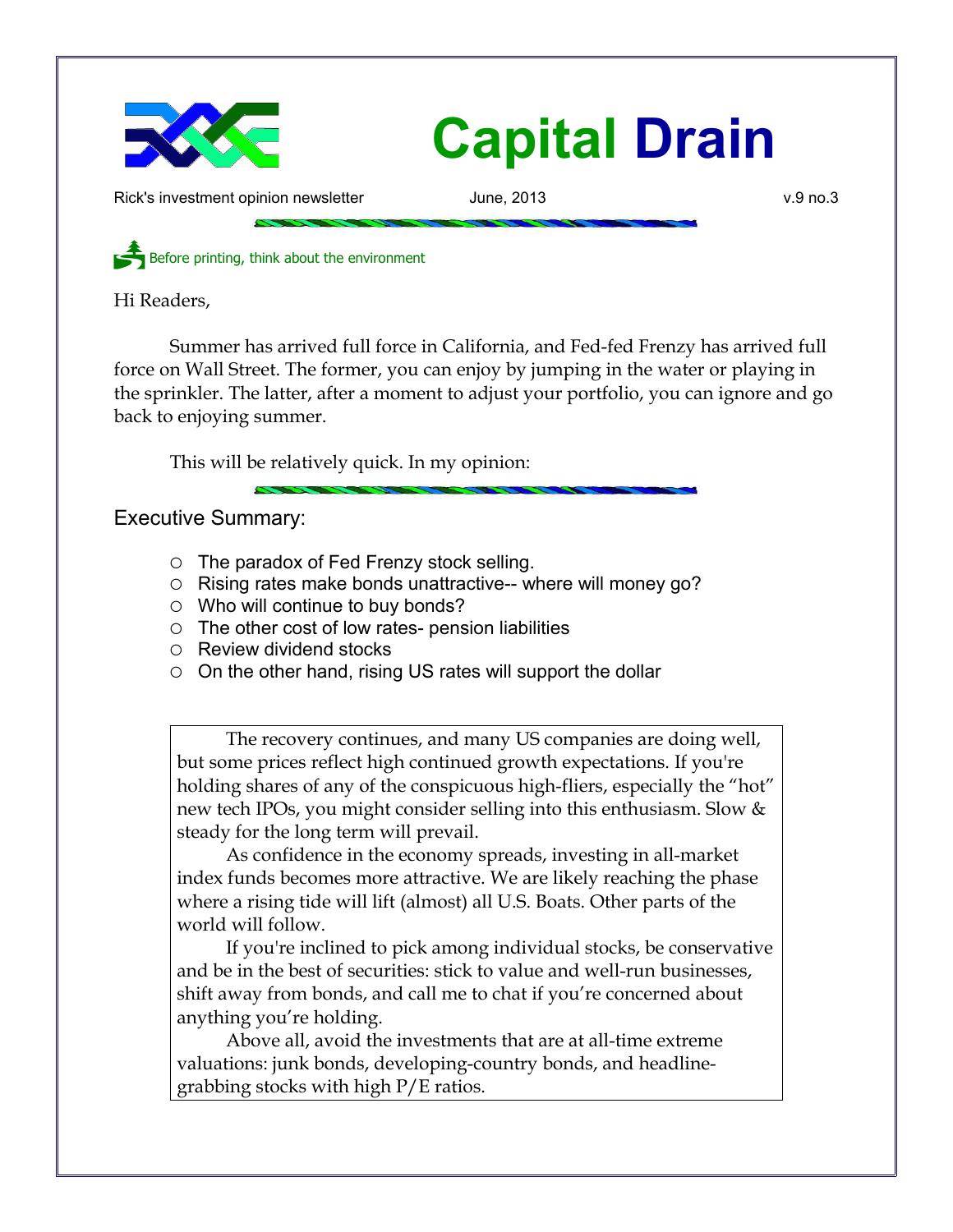## The Details:

The past couple of weeks have seen big swings in the US stock markets, nominally because of increased anxiety that the **Federal Reserve** will begin to reduce its unprecedented massive support for the bond markets.

First of all, take a moment to appreciate the paradox of stock sell-offs caused by the ending of Fed rescue efforts. The Fed will only end its rescue efforts when it believes the economy has recovered enough to continue growing without the special boost of unnaturally low interest rates. If the Fed thinks the economy is recovering well, that should be good news, right? The stock market should go up, shouldn't it?

It didn't; it fell. Further, on previous end-of-low-rate moments after previous recessions, stock markets have fallen. Why is that?

One reason could be that big investors are afraid that the Fed is premature, that the economy is not yet strong enough to grow on its own. That's a legitimate concern, in the abstract. Since the Fed has not yet started raising rates, though, it shouldn't really cause a big sell-off. The Fed always moves incrementally, trying to gauge the effect of each change before deciding whether and when to move more. It isn't really worthy of a big stock sell-off.

A different reason could be that, as some of the Fed's critics have said, the Fed's low rates aren't really funding a Main Street business recovery anyway, but are funding a binge of financial speculation. If you suppose that speculators are borrowing super-cheap money to make leveraged bets on other investments, then the prospect of higher rates might make the speculators try to get out of some of their leveraged positions quickly. That's more like what we saw.

Sooner or later, though, all the variations of Quantitative Easing will end, and the Fed will eventually even raise the Federal Fund rate. All of that makes bonds less appealing, so we can assume that rational investors will sell lots of bonds.

Recall, though, that big companies and investors don't have mattresses to stuff unused cash into. When they sell one financial instrument, they basically have to buy another. **After you sell bonds, what do you buy?**

I suspect that a lot of investment money will move from bonds to stocks, supporting or even lifting the stock markets.

Now the other side of that coin-- if bonds are going to be losing value because interest rates are rising, why would anyone buy a losing investment? The key is holding bonds to maturity. Insurance companies, for one example, often receive cash on one date, with the prospect of having to pay it back at some future date. It makes sense for them to use the cash they receive to buy bonds that will mature on or just before that future date. Since they hold those bonds to maturity, they do not suffer a capital loss. They get exactly the yield they expected, which was the best yield they could get at the time they invested it.

Insurers, pension funds, retirees, and any other investors that want to put money away for a predictable future expense are still going to be active bond buyers.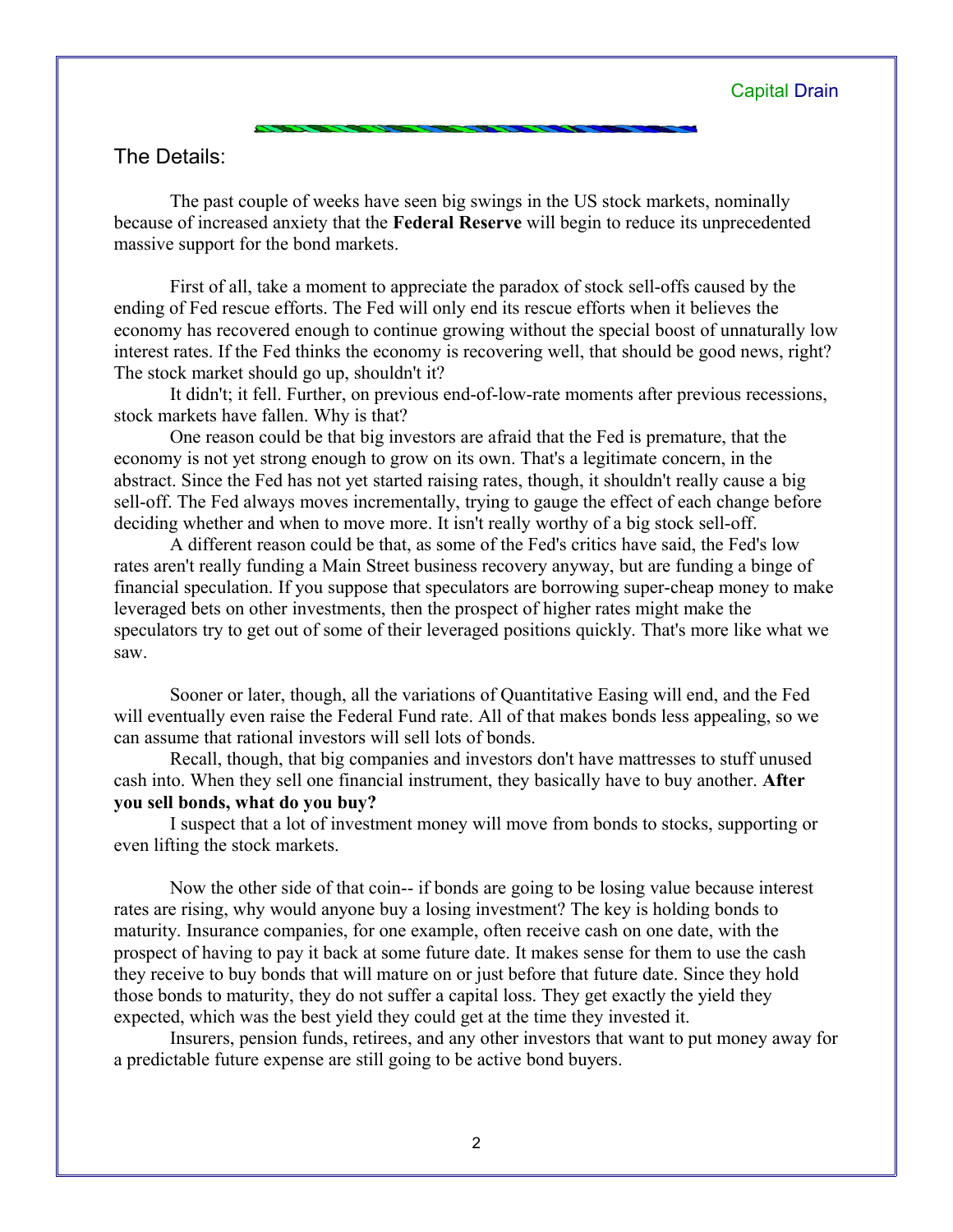Speaking of pension funds, that brings up another reason we should be glad to see these unnaturally low rates end as soon as practical. I assume that you've heard a lot about the problem of "**unfunded pension liabilities**". What you may have heard less often is that low interest rates make that problem much worse.

In a pension fund, just as in your retirement fund, the money paid in throughout the career of the worker is invested, and will be withdrawn over time much later. The earlier the money is invested and put to work, the more it is expected to have grown by retirement time.

Pension funds are strongly encouraged (required by law) to be very conservative in their investments, which traditionally means that they'll buy a lot of bonds. When even long-term bonds yield very little, though, as they have these past 5 years, then the growth of that investment is small.

In more normal times (and very round numbers) you could put \$100 in a 30-year bond and get around \$300 back at maturity. That's what pension funds depend on-- a long time for the money to compound, and a rate high enough that the compounding produces big numbers.

Lately, though, low rates mean that the compounding produces much smaller numbers. That leaves the pension managers with two choices: require that much more money be paid in up front, or-- what we've seen-- keep paying in roughly the normal amount in hopes that somehow the market will improve enough in the future to reach the required gains. The longer the fund gets both small payments in, and small gains, the bigger the shortfall, the unfunded liability, gets. In a nutshell, that's why many parts of the economy need for interest rates to get back to normal, market-determined, interest rates.

Long ago, in the [October 2010](http://www.longspliceinvest.com/CapDrain/CapDrain_v6n3.pdf) [newsletter](http://www.longspliceinvest.com/CapDrain/CapDrain_v6n3.pdf) (middle of p. 5), I said I liked a selection of financially **strong stocks** that were paying **good dividends**. Those stocks have done pretty well. All but one have appreciated very nicely, and all have paid good dividends as expected.

Beyond expectations, two of them spun off other companies, so if you started with these eleven, you ended up with thirteen. First ConocoPhillips spun off Phillips 66 (PSX). Then Kraft reorganized so that most of the old Kraft became Mondelez International (MDLZ), and a small chunk was left as Kraft Foods Group (KRFT).

It is time to adjust. Mondelez and Phillips66 were created without the kinds of dividends we want, so I intend to sell them. Sanofi-Aventis has shrunk its dividend while appreciating, so I will sell it too. That's just sticking with the dividend theme.

More of a judgment call, AT&T and Merck are no longer earning the

|             |                       | 10/25/10 |      |       |
|-------------|-----------------------|----------|------|-------|
| ticker      | name                  | price    | div  | yield |
|             | AT&T                  | 28.36    | 1.68 | 5.94% |
| <b>EXC</b>  | Exelon                | 41.33    | 2.1  | 5.00% |
| ISNY        | Sanofi-Aventis        | 34.84    | 1.63 | 4.71% |
| <b>MRK</b>  | Merck                 | 37.42    | 1.52 | 4.10% |
| PFE         | Pfizer                | 17.62    | 0.7  | 4.00% |
| <b>KFT</b>  | Kraft                 | 32.47    | 1.16 | 3.60% |
| DD          | <b>DuPont</b>         | 47.7     | 1.64 | 3.50% |
| <b>COP</b>  | <b>ConocoPhillips</b> | 61.34    | 2.1  | 3.41% |
| <b>CVX</b>  | Chevron               | 84.87    | 2.88 | 3.40% |
| <b>JNJ</b>  | Johnson & Johnson     | 63.98    | 2.16 | 3.40% |
| <b>INTC</b> | Intel                 | 19.87    | 0.63 | 3.20% |

|             |                       | 06/30/13 |      |       |
|-------------|-----------------------|----------|------|-------|
| ticker      | name                  | price    | div  | yield |
| Т           | AT&T                  | 35.4     | 1.8  | 5.10% |
| <b>EXC</b>  | Exelon                | 30.88    | 1.24 | 4.00% |
| <b>SNY</b>  | Sanofi-Aventis        | 51.51    | 1.3  | 2.50% |
| <b>MRK</b>  | Merck                 | 46.45    | 1.72 | 3.70% |
| <b>PFE</b>  | Pfizer                | 28.01    | 0.96 | 3.40% |
| <b>MDLZ</b> | Mondelez              | 28.53    | 0.52 | 1.80% |
| <b>KRFT</b> | Kraft                 | 85.86    | 2.64 | 3.10% |
| DD          | <b>DuPont</b>         | 52.5     | 1.8  | 3.40% |
| COP         | <b>ConocoPhillips</b> | 60.5     | 2.64 | 4.40% |
| <b>PSX</b>  | Phillips66            | 58.91    | 1.25 | 2.10% |
| <b>CVX</b>  | Chevron               | 118.34   | 4    | 3.40% |
| JNJ         | Johnson & Johnson     | 85.86    | 2.64 | 3.10% |
| <b>INTC</b> | Intel                 | 24.23    | 0.9  | 3.70% |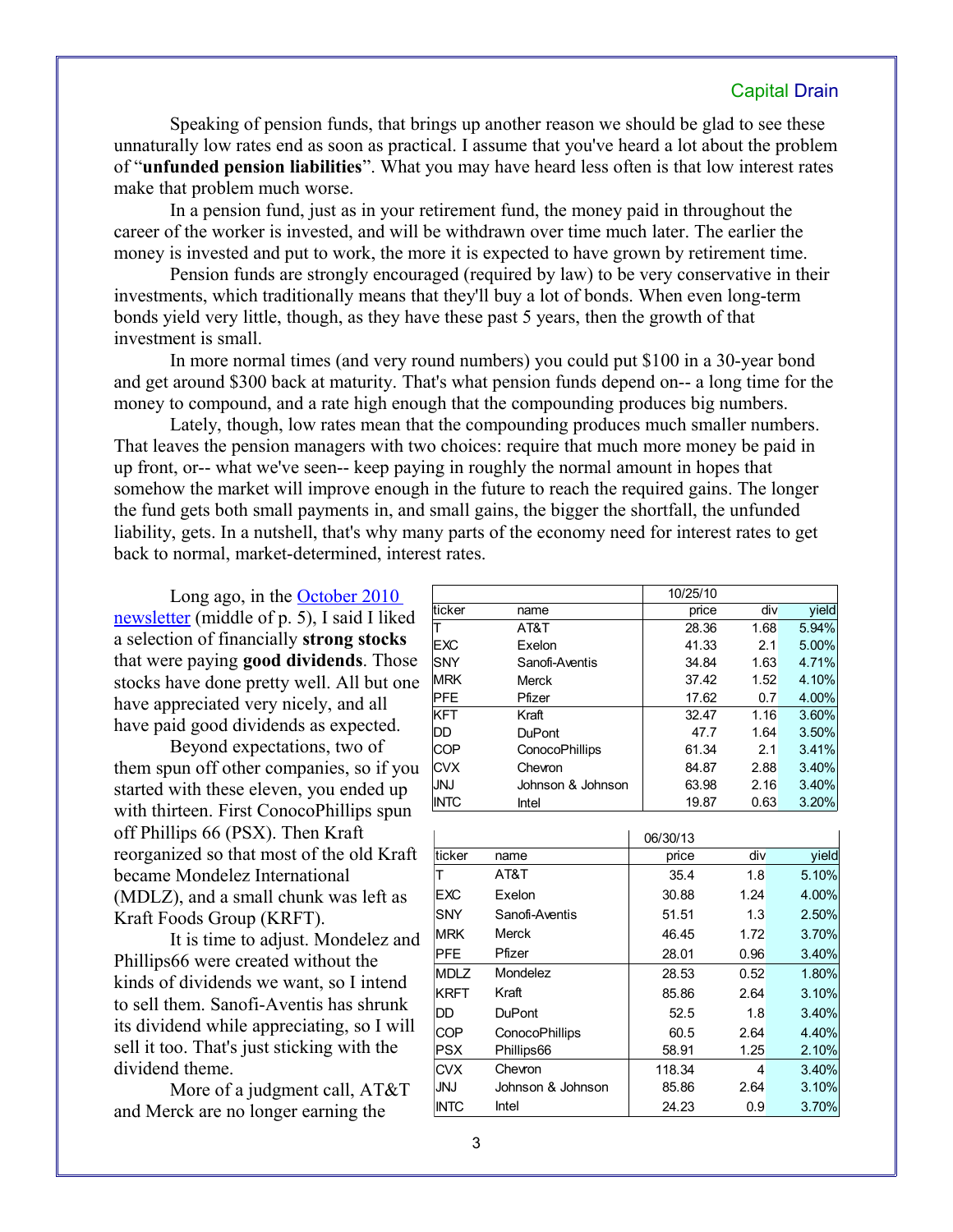money they pay out in dividends by a comfortable-enough margin. They're good companies, and AT&T's dividend yield is certainly nice, but they're not the sort of "rock-solid dividend that won't be reduced" that I want. Thus, I plan to sell them too.

In summary: shortly I will sell my holdings of MDLZ, PSX, SNY, T, and MRK.

I've got a good idea what I want to buy to replace those, but I want to a) check some more details, and

b) get this letter out while it's still plausibly on time.

I'll finish the analysis and send the next letter soon.

Finally, one last note about the near to mid future. The US is likely to get back to robust growth before any other major economy. Also, the Fed is likely to start raising interest rates well before other developed countries' central banks start raising rates. Both of these facts mean that the **dollar will likely rise** for a while against most currencies (and gold). Among other things, that delays the time when we'll want to move a balanced portion of the portfolio into stocks of other healthy growing countries. We'll watch for the time to come.

That's it for now.

If you have any questions, please write or phone. If you want to read more, the company [web site](http://www.LongspliceInvest.com/newsletter.shtml) has archived editions of this letter, lots of charts, and links to other interesting sites. There's also a [web log](http://www.LongspliceInvestments.com/ricksblog) where I discuss the process and progress of starting the mutual fund, along with occasional economic or investing thoughts..

**Please forward this to any and all friends who are interested. Thanks!** If you got this as a forwarded copy, you can get on the list to get your own future copies directly by sending me your email address.

You can [subscribe online here](http://www.longspliceinvest.com/ricksblog/subscribe/) to get email notification of both new blog posts and new newsletters.

Take care,

Rick

Alameda CA 94501-1373

 "Our doubts are traitors, And make us lose the good that we oft might win, By fearing to attempt." --W. Shakespeare

Rick Drain [CapitalDrain@LongspliceInvest.com](mailto:CapitalDrain@LongspliceInvest.com?subject=newsletter%20feedback) 1815 Clement Ave SPC 16 [www.LongspliceInvest.com](http://www.LongspliceInvest.com/)